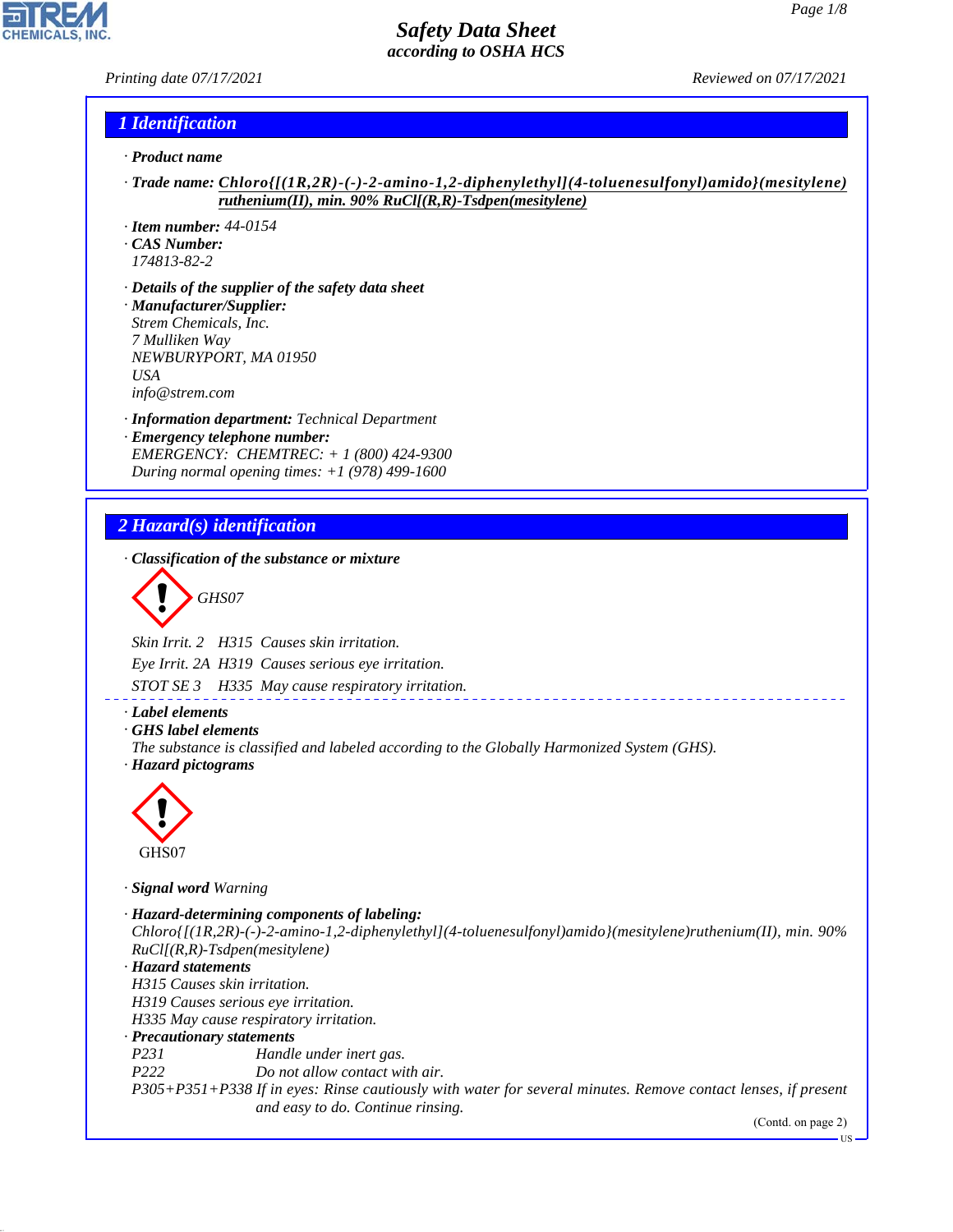*Printing date 07/17/2021 Reviewed on 07/17/2021*



#### *3 Composition/information on ingredients*

*· Chemical characterization: Substances*

*· CAS No. Description 174813-82-2 Chloro{[(1R,2R)-(-)-2-amino-1,2-diphenylethyl](4 toluenesulfonyl)amido}(mesitylene)ruthenium(II), min. 90% RuCl[(R,R)-Tsdpen(mesitylene)*

# *4 First-aid measures*

- *· Description of first aid measures*
- *· After inhalation: In case of unconsciousness place patient stably in side position for transportation.*
- *· After skin contact: Immediately wash with water and soap and rinse thoroughly.*
- *· After eye contact: Rinse opened eye for several minutes under running water. If symptoms persist, consult a doctor.*
- *· After swallowing: If symptoms persist consult doctor.*
- *· Information for doctor:*
- *· Most important symptoms and effects, both acute and delayed No further relevant information available.*
- *· Indication of any immediate medical attention and special treatment needed No further relevant information available.*

#### *5 Fire-fighting measures*

*· Extinguishing media*

44.1.1

- *· Suitable extinguishing agents: Use fire fighting measures that suit the environment.*
- *· Special hazards arising from the substance or mixture No further relevant information available.*

(Contd. on page 3)

US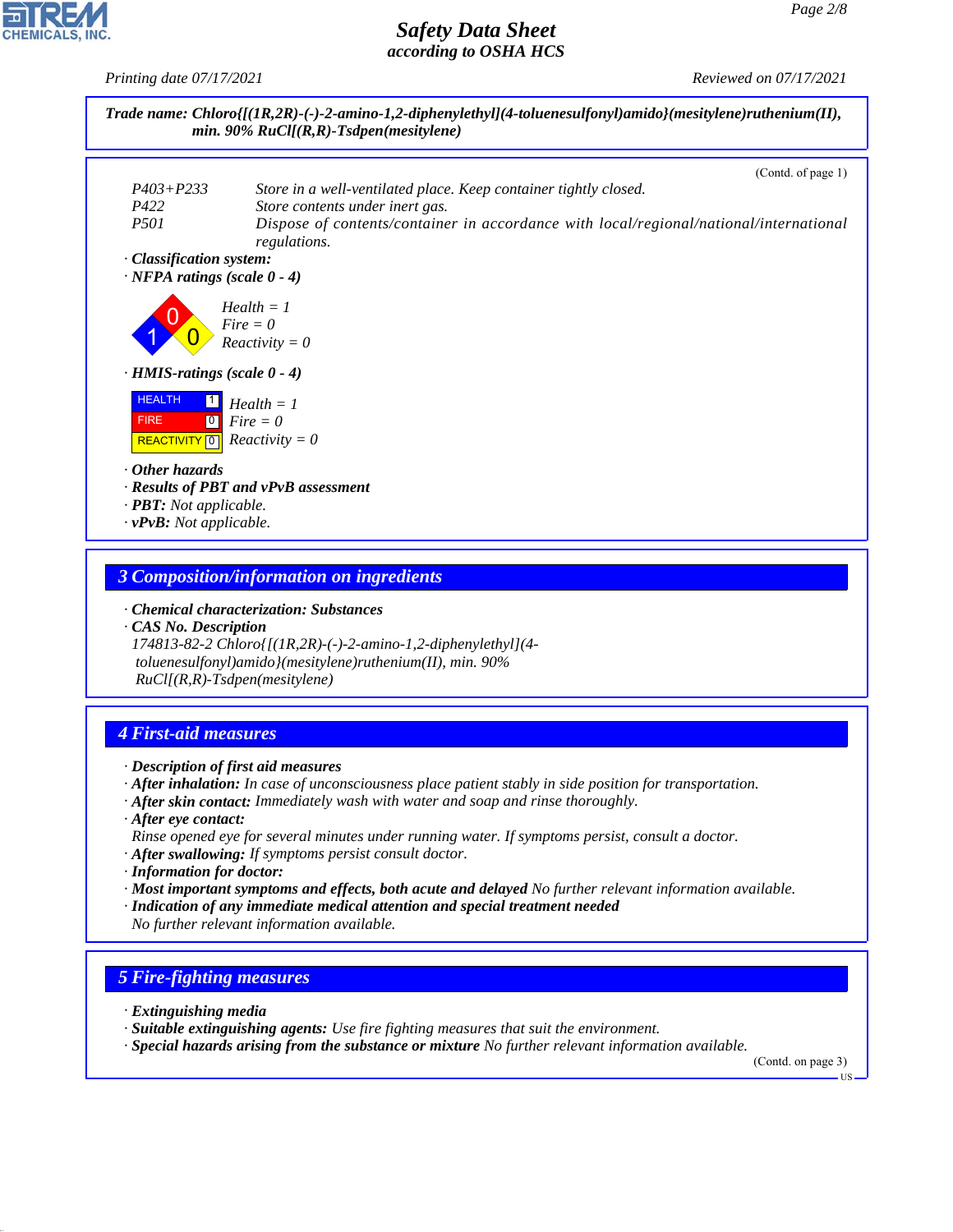*Printing date 07/17/2021 Reviewed on 07/17/2021*

| · Advice for firefighters<br>Dispose contaminated material as waste according to item 13.<br>Ensure adequate ventilation.<br>See Section 7 for information on safe handling.<br>See Section 8 for information on personal protection equipment.<br>See Section 13 for disposal information.<br>Substance is not listed.<br>Substance is not listed. |                                                       | (Contd. of page 2) |
|-----------------------------------------------------------------------------------------------------------------------------------------------------------------------------------------------------------------------------------------------------------------------------------------------------------------------------------------------------|-------------------------------------------------------|--------------------|
| <b>6 Accidental release measures</b><br>· Reference to other sections                                                                                                                                                                                                                                                                               | · Protective equipment: No special measures required. |                    |
| · Environmental precautions: No special measures required.<br>· Methods and material for containment and cleaning up:<br>· Protective Action Criteria for Chemicals<br>$\cdot$ PAC-1:<br>$\cdot$ PAC-2:                                                                                                                                             |                                                       |                    |
| · Personal precautions, protective equipment and emergency procedures Not required.                                                                                                                                                                                                                                                                 |                                                       |                    |
|                                                                                                                                                                                                                                                                                                                                                     |                                                       |                    |
|                                                                                                                                                                                                                                                                                                                                                     |                                                       |                    |
|                                                                                                                                                                                                                                                                                                                                                     |                                                       |                    |
|                                                                                                                                                                                                                                                                                                                                                     |                                                       |                    |
|                                                                                                                                                                                                                                                                                                                                                     |                                                       |                    |
|                                                                                                                                                                                                                                                                                                                                                     |                                                       |                    |
|                                                                                                                                                                                                                                                                                                                                                     |                                                       |                    |
|                                                                                                                                                                                                                                                                                                                                                     |                                                       |                    |
|                                                                                                                                                                                                                                                                                                                                                     |                                                       |                    |
|                                                                                                                                                                                                                                                                                                                                                     |                                                       |                    |
|                                                                                                                                                                                                                                                                                                                                                     |                                                       |                    |
|                                                                                                                                                                                                                                                                                                                                                     |                                                       |                    |
|                                                                                                                                                                                                                                                                                                                                                     |                                                       |                    |
|                                                                                                                                                                                                                                                                                                                                                     |                                                       |                    |
|                                                                                                                                                                                                                                                                                                                                                     | $PAC-3$ :                                             |                    |

#### *7 Handling and storage*

- *· Handling: Handle under inert gas.*
- *· Precautions for safe handling Open and handle receptacle with care.*
- *· Information about protection against explosions and fires: No special measures required.*
- *· Conditions for safe storage, including any incompatibilities*
- *· Storage: Store contents under inert gas.*
- *· Requirements to be met by storerooms and receptacles: No special requirements.*
- *· Information about storage in one common storage facility: Not required.*
- *· Further information about storage conditions: Keep receptacle tightly sealed.*
- *· Specific end use(s) No further relevant information available.*

#### *8 Exposure controls/personal protection*

- *· Additional information about design of technical systems: No further data; see item 7.*
- *· Control parameters*
- *· Components with limit values that require monitoring at the workplace: Not required.*
- *· Additional information: The lists that were valid during the creation were used as basis.*
- *· Exposure controls*

44.1.1

**CHEMICALS.** 

- *· Personal protective equipment:*
- *· General protective and hygienic measures: Keep away from foodstuffs, beverages and feed. Immediately remove all soiled and contaminated clothing. Wash hands before breaks and at the end of work. Avoid contact with the eyes and skin.*

(Contd. on page 4)

US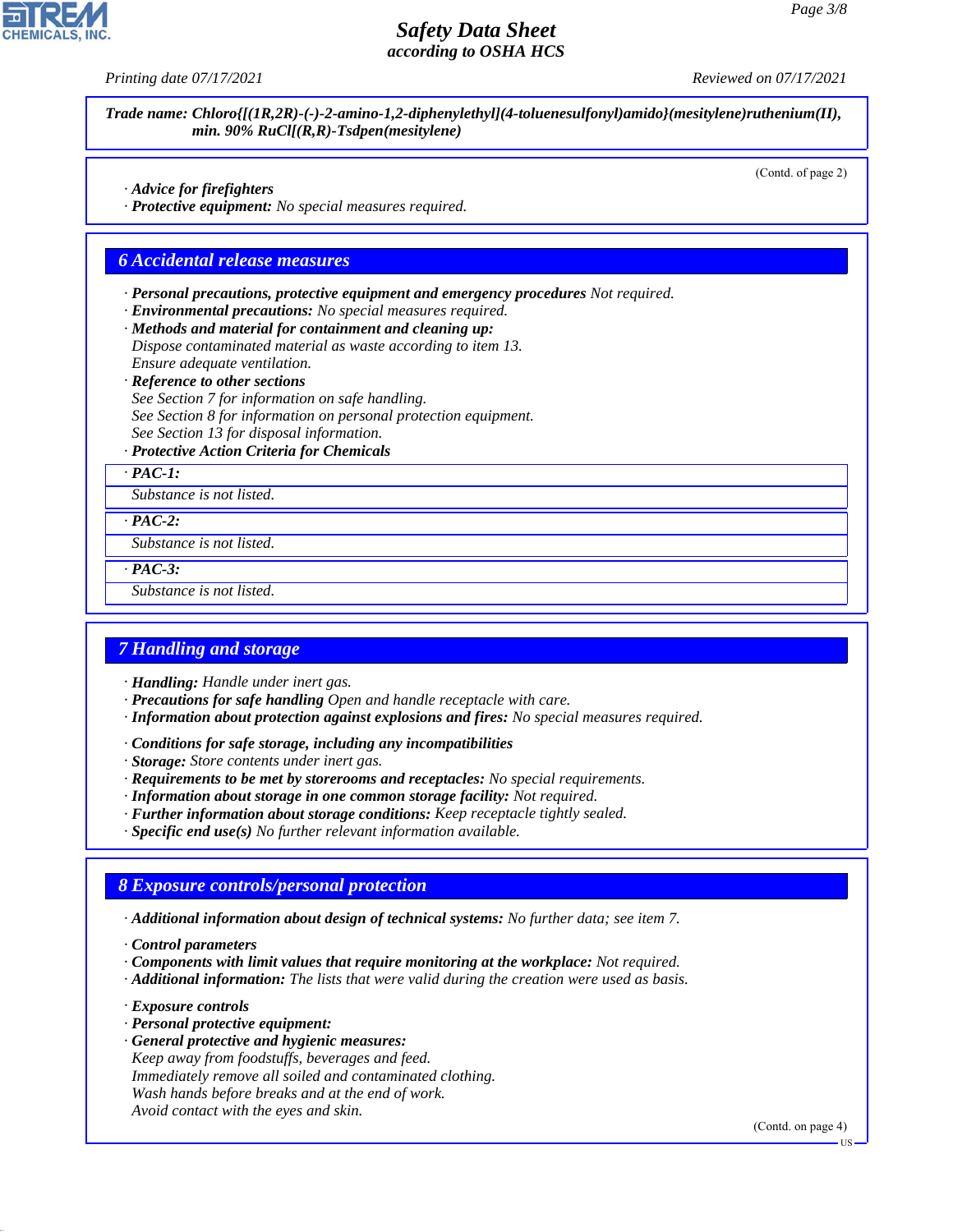**CHEMICALS, INC** 

44.1.1



| <b>9 Physical and chemical properties</b>                                                                    |                                               |                    |
|--------------------------------------------------------------------------------------------------------------|-----------------------------------------------|--------------------|
| · Information on basic physical and chemical properties<br><b>General Information</b><br>$\cdot$ Appearance: |                                               |                    |
| Form:                                                                                                        | Powder                                        |                    |
| Color:                                                                                                       | Orange                                        |                    |
| $\cdot$ Odor:                                                                                                | <i><u><b>Odorless</b></u></i>                 |                    |
| · Odor threshold:                                                                                            | Not determined.                               |                    |
| $\cdot$ pH-value:                                                                                            | Not applicable.                               |                    |
| · Change in condition<br><b>Melting point/Melting range:</b><br><b>Boiling point/Boiling range:</b>          | Undetermined.<br>Undetermined.                |                    |
| · Flash point:                                                                                               | Not applicable.                               |                    |
| · Flammability (solid, gaseous):                                                                             | Not determined.                               |                    |
| $\cdot$ Ignition temperature:                                                                                |                                               |                    |
| Decomposition temperature:                                                                                   | Not determined.                               |                    |
| $\cdot$ Auto igniting:                                                                                       | Not determined.                               |                    |
| · Danger of explosion:                                                                                       | Product does not present an explosion hazard. |                    |
| $\cdot$ Explosion limits:                                                                                    |                                               |                    |
| Lower:                                                                                                       | Not determined.                               |                    |
| <b>Upper:</b>                                                                                                | Not determined.                               |                    |
| · Vapor pressure:                                                                                            | Not applicable.                               |                    |
|                                                                                                              |                                               | (Contd. on page 5) |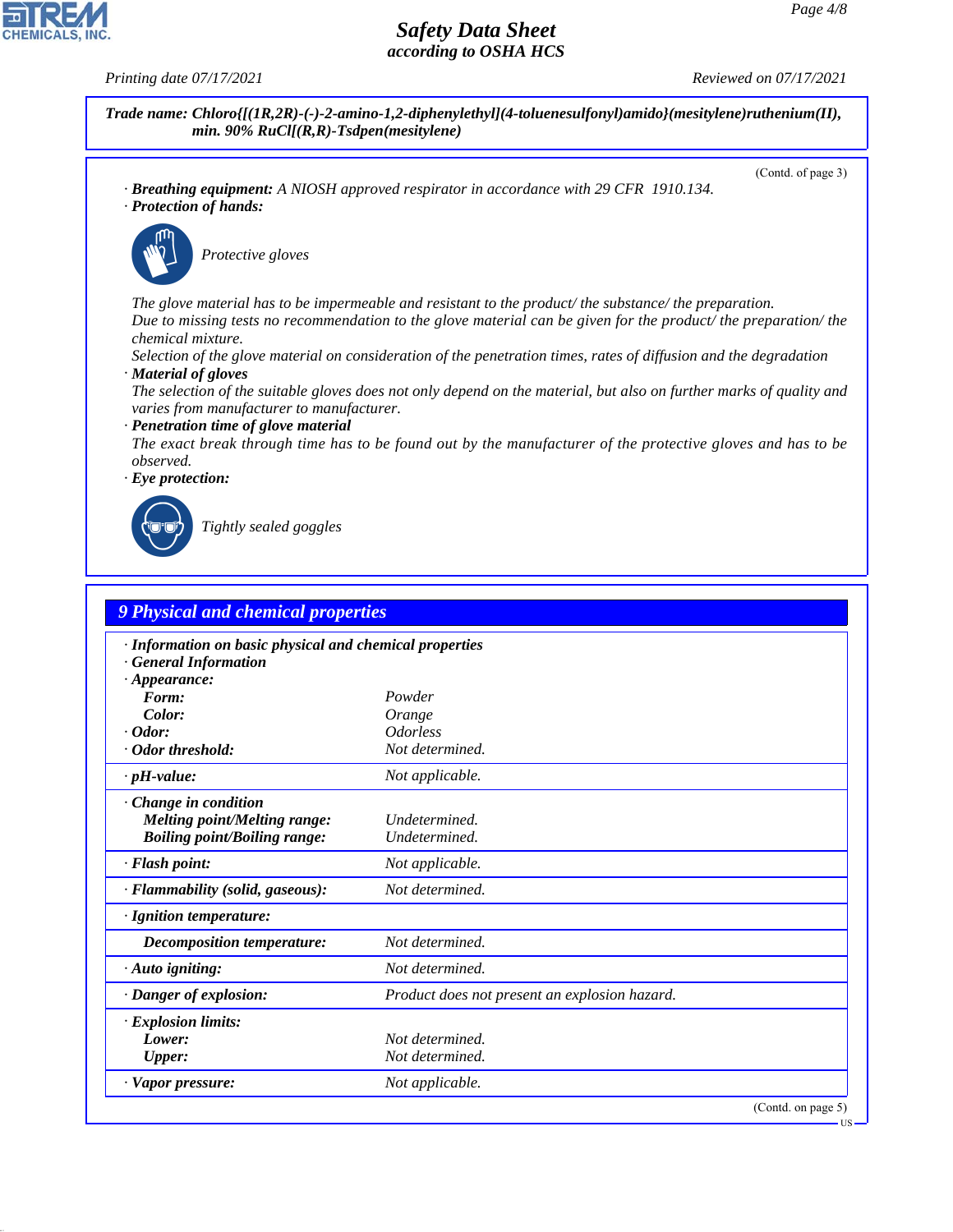*Printing date 07/17/2021 Reviewed on 07/17/2021*

|                                           | Trade name: Chloro{[(1R,2R)-(-)-2-amino-1,2-diphenylethyl](4-toluenesulfonyl)amido}(mesitylene)ruthenium(II), |
|-------------------------------------------|---------------------------------------------------------------------------------------------------------------|
| min. 90% $RuCl[(R,R)-Tsdpen(mesitylene)]$ |                                                                                                               |

|                                                            |                                            | (Contd. of page 4) |
|------------------------------------------------------------|--------------------------------------------|--------------------|
| $\cdot$ Density:                                           | Not determined.                            |                    |
| $\cdot$ Relative density                                   | Not determined.                            |                    |
| · Vapor density                                            | Not applicable.                            |                    |
| · Evaporation rate                                         | Not applicable.                            |                    |
| $\cdot$ Solubility in / Miscibility with                   |                                            |                    |
| Water:                                                     | <i>Insoluble.</i>                          |                    |
| · Partition coefficient (n-octanol/water): Not determined. |                                            |                    |
| $\cdot$ Viscosity:                                         |                                            |                    |
| Dynamic:                                                   | Not applicable.                            |                    |
| Kinematic:                                                 | Not applicable.                            |                    |
| · Solvent content:                                         |                                            |                    |
| Organic solvents:                                          | $0.0\%$                                    |                    |
| <b>VOC</b> content:                                        | 0.0 g/l / 0.00 lb/gl                       |                    |
| Solids content:                                            | 100.0%                                     |                    |
| $\cdot$ Other information                                  | No further relevant information available. |                    |

#### *10 Stability and reactivity*

*· Reactivity No further relevant information available.*

- *· Chemical stability*
- *· Thermal decomposition / conditions to be avoided: No decomposition if used according to specifications.*
- *· Possibility of hazardous reactions No dangerous reactions known.*
- *· Conditions to avoid No further relevant information available.*
- *· Incompatible materials: No further relevant information available.*
- *· Hazardous decomposition products: No dangerous decomposition products known.*

# *11 Toxicological information*

- *· Information on toxicological effects*
- *· Acute toxicity:*
- *· Primary irritant effect:*
- *· on the skin: Irritant to skin and mucous membranes.*
- *· on the eye: Irritating effect.*
- *· Sensitization: No sensitizing effects known.*
- *· Additional toxicological information:*

#### *· Carcinogenic categories*

*· IARC (International Agency for Research on Cancer)*

*Substance is not listed.*

#### *· NTP (National Toxicology Program)*

*Substance is not listed.*

#### *· OSHA-Ca (Occupational Safety & Health Administration)*

*Substance is not listed.*

44.1.1

(Contd. on page 6)

US

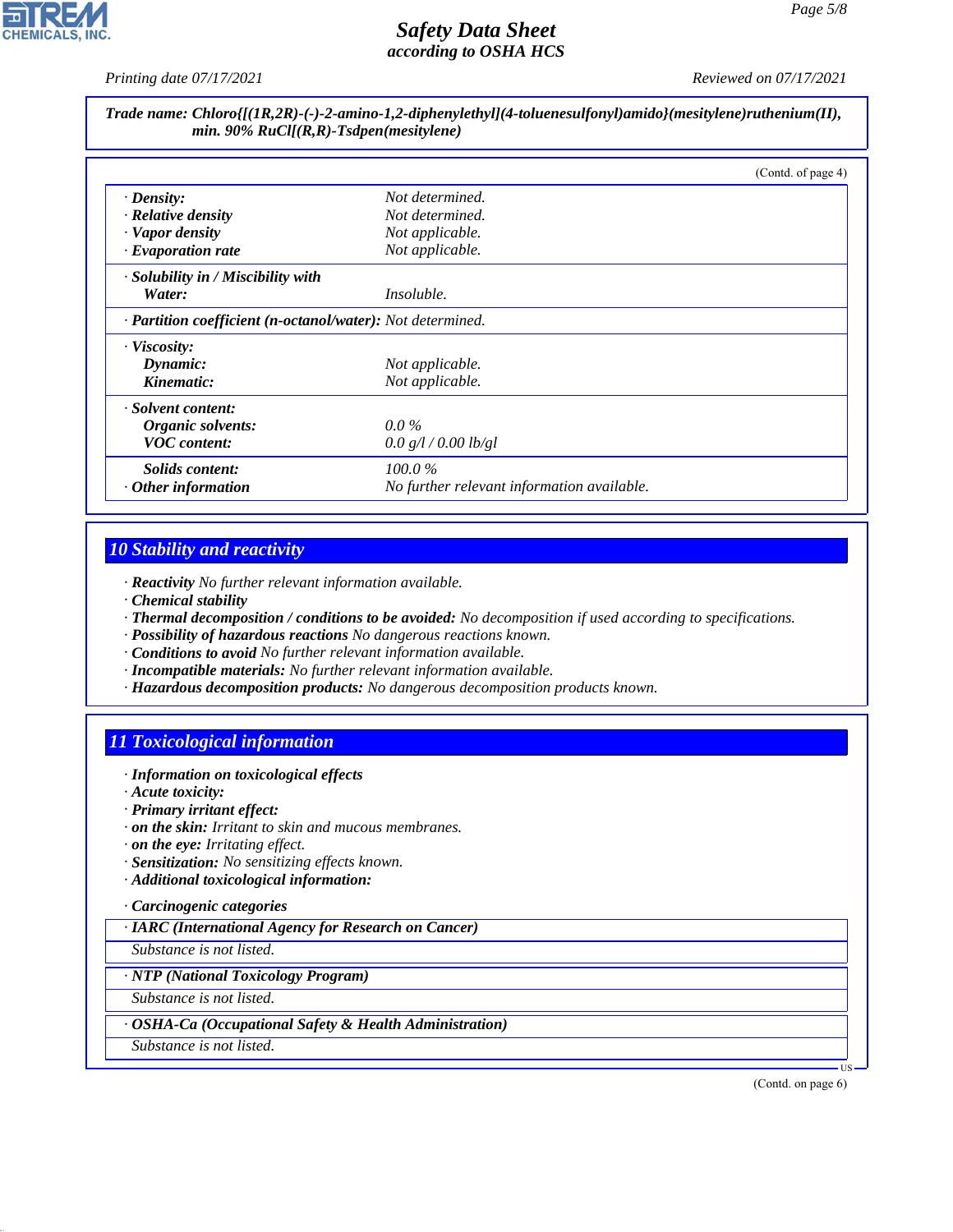**CHEMICALS, INC** 

*Printing date 07/17/2021 Reviewed on 07/17/2021*

*Trade name: Chloro{[(1R,2R)-(-)-2-amino-1,2-diphenylethyl](4-toluenesulfonyl)amido}(mesitylene)ruthenium(II), min. 90% RuCl[(R,R)-Tsdpen(mesitylene)*

(Contd. of page 5)

#### *12 Ecological information*

- *· Toxicity*
- *· Aquatic toxicity: No further relevant information available.*
- *· Persistence and degradability No further relevant information available.*
- *· Behavior in environmental systems:*
- *· Bioaccumulative potential No further relevant information available.*
- *· Mobility in soil No further relevant information available.*
- *· Additional ecological information:*
- *· General notes: Not known to be hazardous to water.*
- *· Results of PBT and vPvB assessment*
- *· PBT: Not applicable.*
- *· vPvB: Not applicable.*
- *· Other adverse effects No further relevant information available.*

### *13 Disposal considerations*

*· Waste treatment methods*

*· Recommendation:*

44.1.1

*Must not be disposed of together with household garbage. Do not allow product to reach sewage system.*

- *· Uncleaned packagings:*
- *· Recommendation: Disposal must be made according to official regulations.*

| <b>14 Transport information</b>                                                           |                 |
|-------------------------------------------------------------------------------------------|-----------------|
| · UN-Number<br>· DOT, ADN, IMDG, IATA                                                     | not regulated   |
| $\cdot$ UN proper shipping name<br>· DOT, ADN, IMDG, IATA                                 | not regulated   |
| $\cdot$ Transport hazard class(es)                                                        |                 |
| · DOT, ADN, IMDG, IATA<br>· Class                                                         | not regulated   |
| · Packing group<br>· DOT, IMDG, IATA                                                      | not regulated   |
| · Environmental hazards:<br>$\cdot$ Marine pollutant:                                     | N <sub>O</sub>  |
| · Special precautions for user                                                            | Not applicable. |
| $\cdot$ Transport in bulk according to Annex II of<br><b>MARPOL73/78 and the IBC Code</b> | Not applicable. |
| · UN "Model Regulation":                                                                  | not regulated   |

(Contd. on page 7)

US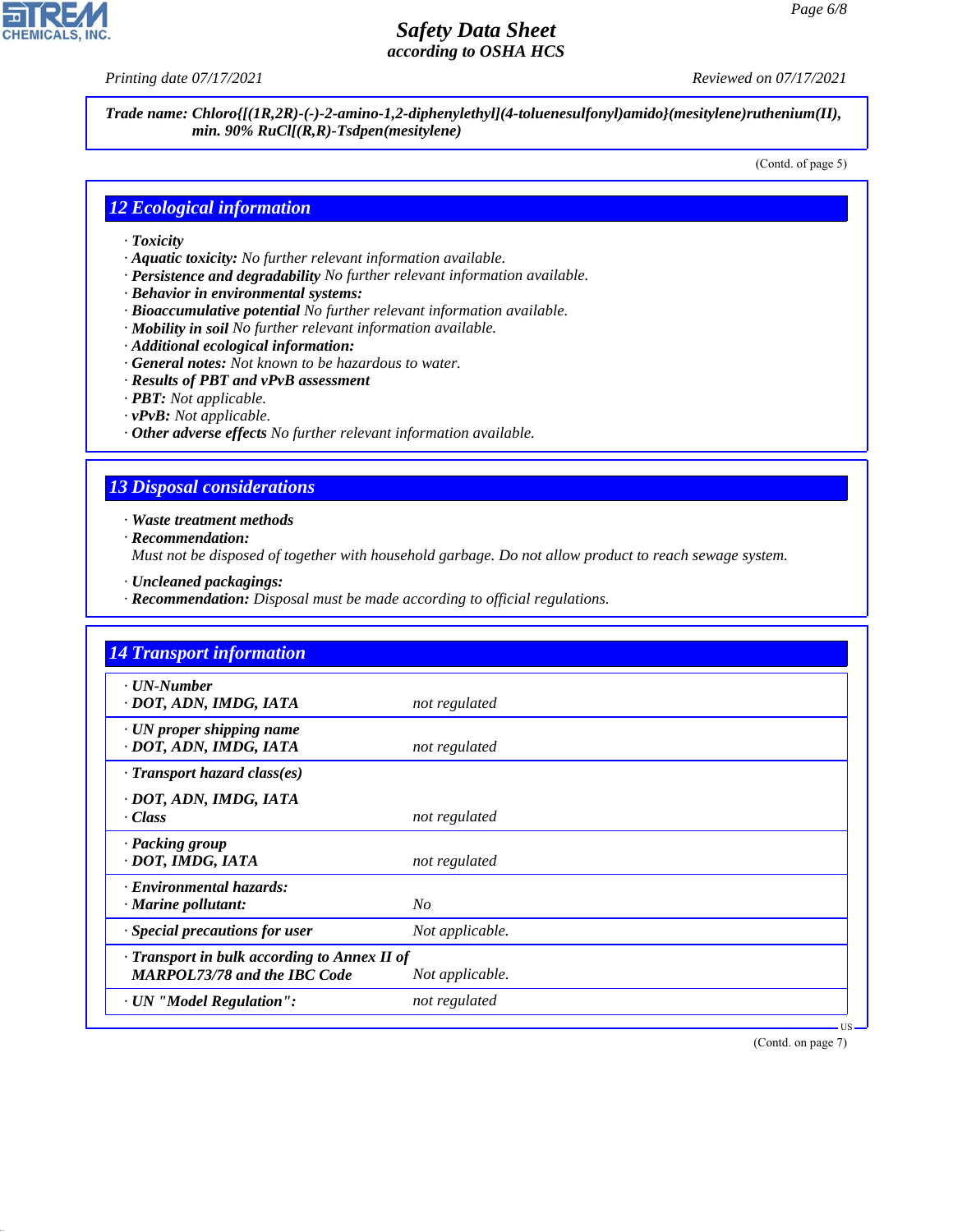

**CHEMICALS** 

*Printing date 07/17/2021 Reviewed on 07/17/2021*

*Trade name: Chloro{[(1R,2R)-(-)-2-amino-1,2-diphenylethyl](4-toluenesulfonyl)amido}(mesitylene)ruthenium(II), min. 90% RuCl[(R,R)-Tsdpen(mesitylene)*

(Contd. of page 6)

### *15 Regulatory information*

*· Safety, health and environmental regulations/legislation specific for the substance or mixture · Sara*

*· Section 355 (extremely hazardous substances):*

*Substance is not listed.*

*· Section 313 (Specific toxic chemical listings):*

*Substance is not listed.*

*· TSCA (Toxic Substances Control Act):*

*Substance is not listed.*

*· Proposition 65*

*· Chemicals known to cause cancer:*

*Substance is not listed.*

*· Chemicals known to cause reproductive toxicity for females:*

*Substance is not listed.*

*Substance is not listed.*

*· Chemicals known to cause reproductive toxicity for males:*

*· Chemicals known to cause developmental toxicity:*

*Substance is not listed.*

*· Carcinogenic categories*

*· EPA (Environmental Protection Agency)*

*Substance is not listed.*

*· TLV (Threshold Limit Value established by ACGIH)*

*Substance is not listed.*

*· NIOSH-Ca (National Institute for Occupational Safety and Health)*

*Substance is not listed.*

#### *· GHS label elements*

*The substance is classified and labeled according to the Globally Harmonized System (GHS).*

*· Hazard pictograms*



44.1.1

*· Signal word Warning*

*· Hazard-determining components of labeling: Chloro{[(1R,2R)-(-)-2-amino-1,2-diphenylethyl](4-toluenesulfonyl)amido}(mesitylene)ruthenium(II), min. 90% RuCl[(R,R)-Tsdpen(mesitylene) · Hazard statements H315 Causes skin irritation. H319 Causes serious eye irritation. H335 May cause respiratory irritation. · Precautionary statements P231 Handle under inert gas.* (Contd. on page 8)